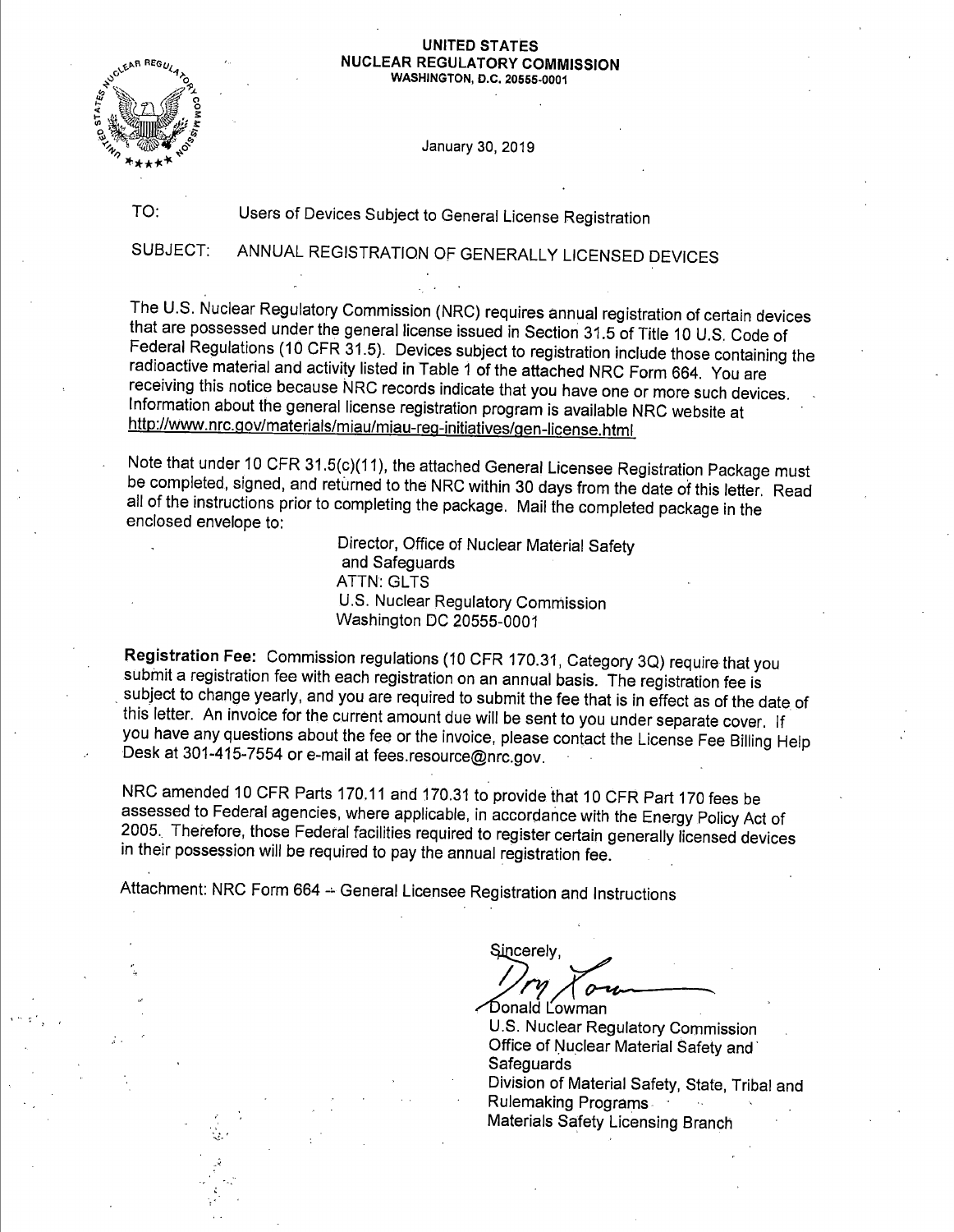### **l:NSTRUCTIONS FOR COMPLETING NRC FORNHi64 ''GENERAL LICENSEE REGISTRATION"**

Review all six sections of this registration form. If any,information is incorrect or missing, make corrections in the applicable boxes. If you have more devices than space provided in the form, **copy the form before starting, as needed.** Use black ink and print in **CAPITAL LETTERS.** Start information in the first box provided. If the information contains a number with a dash (-) or a decimal point (.), include the dash or decimal point as an individual character. Use the "o" character to represent the number O (zero).

Verify information about the devices by reviewing the label on the outside of the device. **For safety reasons, DO NOT TRY iO TAKE APART any device to verify this information.** If you are uncertain how to identify the device's label, contact the device's manufacturer or an authorized service agent for this information. Also, contact the manufacturer for any additional information about NRC requirements. You may also review 10 CFR 31.5 and other applicable regulations on the. NRC web site at http://www.nrc.gov/reading rm/doc collections/cfr/, or review specific information about the general licensee project at

http://www.nrc.gov/materials/miau/miau-reg-initiatives/gen-license.html.

Note to specific licensees: If you believe the device(s) listed on the registration form are possessed under your specific license, then verify the device label does not state the device is subject to a general license. If the labels indicate the device is subject to a general license, then complete the registration form as instructed below. If not, complete the registration as instructed below, however, in Section 2, follow the instructions for "not in possession of device" and complete one Section 4 page per device transferred to your specific license .

**Section 1 - General Licensee Information.** Provide the requested information about you, the general licensee.

On Page 1, provide the street address/location where your device(s) are used. For portable devices, provide the storage location. P.O. Box addresses are not allowed.

Do not write in the box marked **For NRC Use Only.** 

On Page 2, provide the name, telephone number, and title of the individual responsible for your device(s), and a mailing address where correspondence about your device(s) can be sent. The mailing address should be specific to the physical location where the devices are used and/or stored (P.O. boxes may be used if this is the only available mailing address). The individual indicated.in this section as responsible for your device(s) must also verify and sign the form in Section 5.

**Section 2** - **Devices Subject to Registration.** This section lists each device subject to reaistration and in your possession, according to NRC records. Devices subject to registration include those containing at least one of the radionuclides listed in Table 1, with the activity indicated, at the time of manufacture.

| Radionuclide                                              | Activity greater than or equal to: |
|-----------------------------------------------------------|------------------------------------|
| Strontium-90, Radium-226                                  | 3.7 megabecquerel (0.1 millicurie) |
| Cobalt-60, Curium-244, Americium-241, and Californium-252 | 37 megabecquerel (1 millicurie)    |
| Cesium-137                                                | 370 megabecquerel (10 millicurie)  |

**Table 1. Criteria for Registration 1996 1996**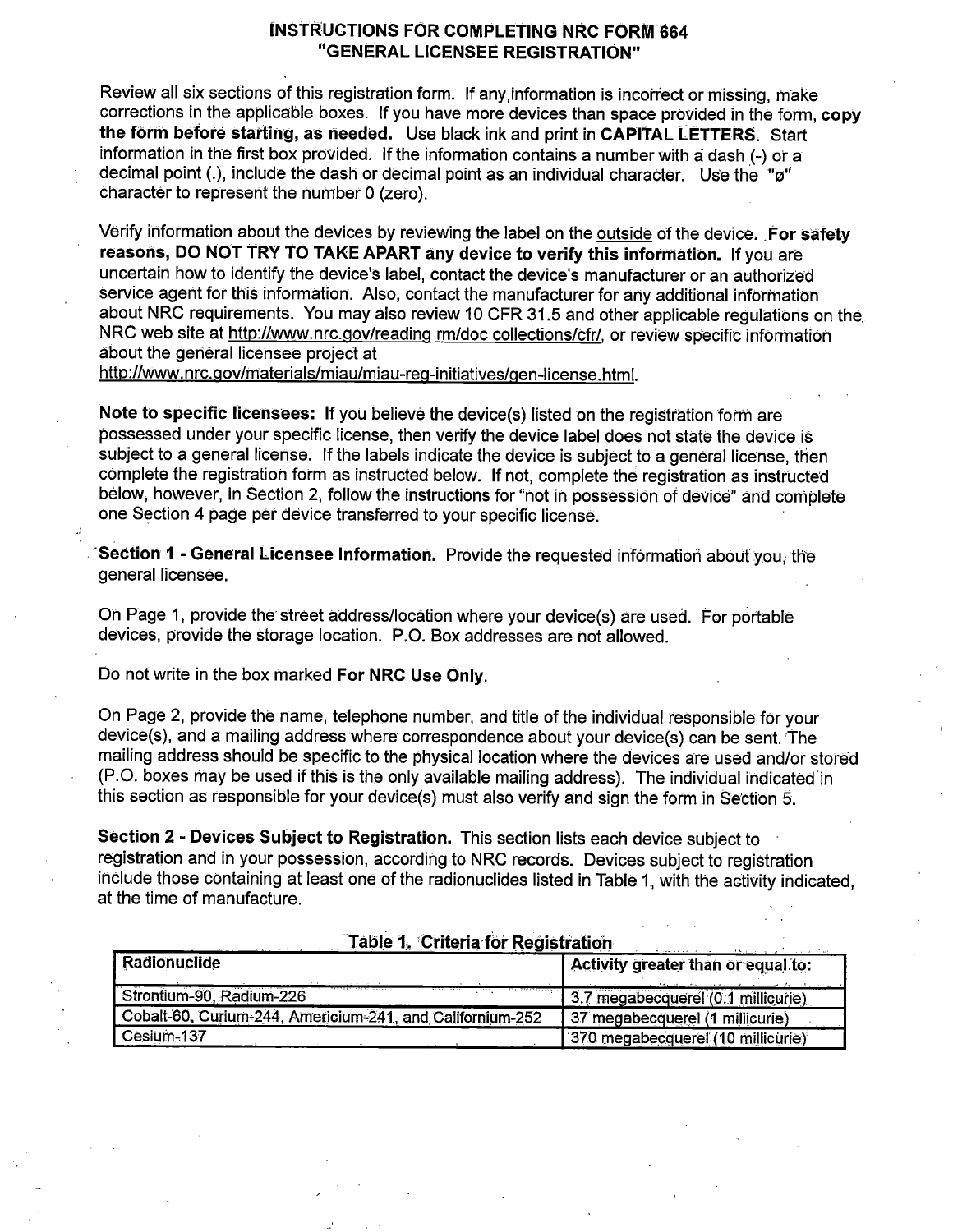Use the codes from Table 2 when correcting isotope information for devices in this section. If you do not possess a device on this list, blacken the "not in possession of device" circle, and provide the relevant information in Section 4. Note that each device is assigned a unique six-digit number called the NRC Device Key.

| Radionuclide    | Code for form     | Radionuclide | Code for form     |
|-----------------|-------------------|--------------|-------------------|
| Americium-241   | AM241             | Curium-244   | CM <sub>244</sub> |
| Californium-252 | <b>CF252</b>      | Strontium-90 | SR <sub>90</sub>  |
| Cesium-137      | CS <sub>137</sub> | Radium-226   | <b>RA226</b>      |
| Cobalt-60       | CO60              |              |                   |

### $T$ **z** $\theta$  $2$ . Isotope Codes for Sections 2 and 3

**Section 3** - **Additional Devices.** If you have other generally licensed devices (not listed in Section 2) that meet the conditions for registration listed in Table 1, provide information about each additional device. **Before starting, copy this section as needed for your additional devices.** Also indicate how you acquired each device by blackening the proper circle.

When entering isotope and unit information for your device(s), use the codes listed in Table 2 of Section 2 for isotope information, and use the codes from Table 3 for unit information:

| Unit       | Code for form | Unit          | ファイル・ロール たて<br><u>a mari</u><br>Code for form |
|------------|---------------|---------------|-----------------------------------------------|
| picocurie  | PCI           | becquerel     | BQ                                            |
| nanocurie  | <b>NCI</b>    | kilobecquerel | <b>KBQ</b>                                    |
| microcurie | UCI           | megabecquerel | MBQ.                                          |
| millicurie | <b>MCI</b>    | gigabecquerel | GBQ:                                          |
| curie      | CI            | terabecquerel | <b>TBQ</b>                                    |
| pound      | LB.           | microgram     | UG                                            |
|            |               | milligram     | <b>MG</b>                                     |
| kilogram   | KG.           | gram          | G                                             |

#### ,. **Table 3. Unit Codes for Section :3**

**Section 4** ~ **Not in Possession of Device.** Use this section to report any devices that are listed in Sections 2 or 6, but that you no longer possess. **Before starting, copy this section as needed**  for additional devices that are not in your possession. Enter the NRC Device Key, as listed in Section 2 or 6. Blacken the circle (choose only one) that best describes the disposition of the device and complete the rest of the section as appropriate.

**Section 5** - **Certification and Signature.** The responsible individual must certify, sign, and date Section 5.

**Section 6** - **Devices Not Subject to Registration.** This list contains information about devices that NRC records indicate are in your possession, but **are not subject to registration.** If you no longer have one or more of the listed devices, you are required to make a transfer report to NRC in accordance with 10 CFR 31.5(c)(8) or (9), as applicable. You may use Section 4 for this purpose. This section does not list any static eliminators containing polonium-210 (Po-210), or luminous exit signs containing tritium (H-3). These devices are not subject to registration, and are not included in this section in an effort to reduce the length of this form.

### **RETURN THE COMPLETED FORM IN THE ENCLOSED ENVELOPE WITH PROPER**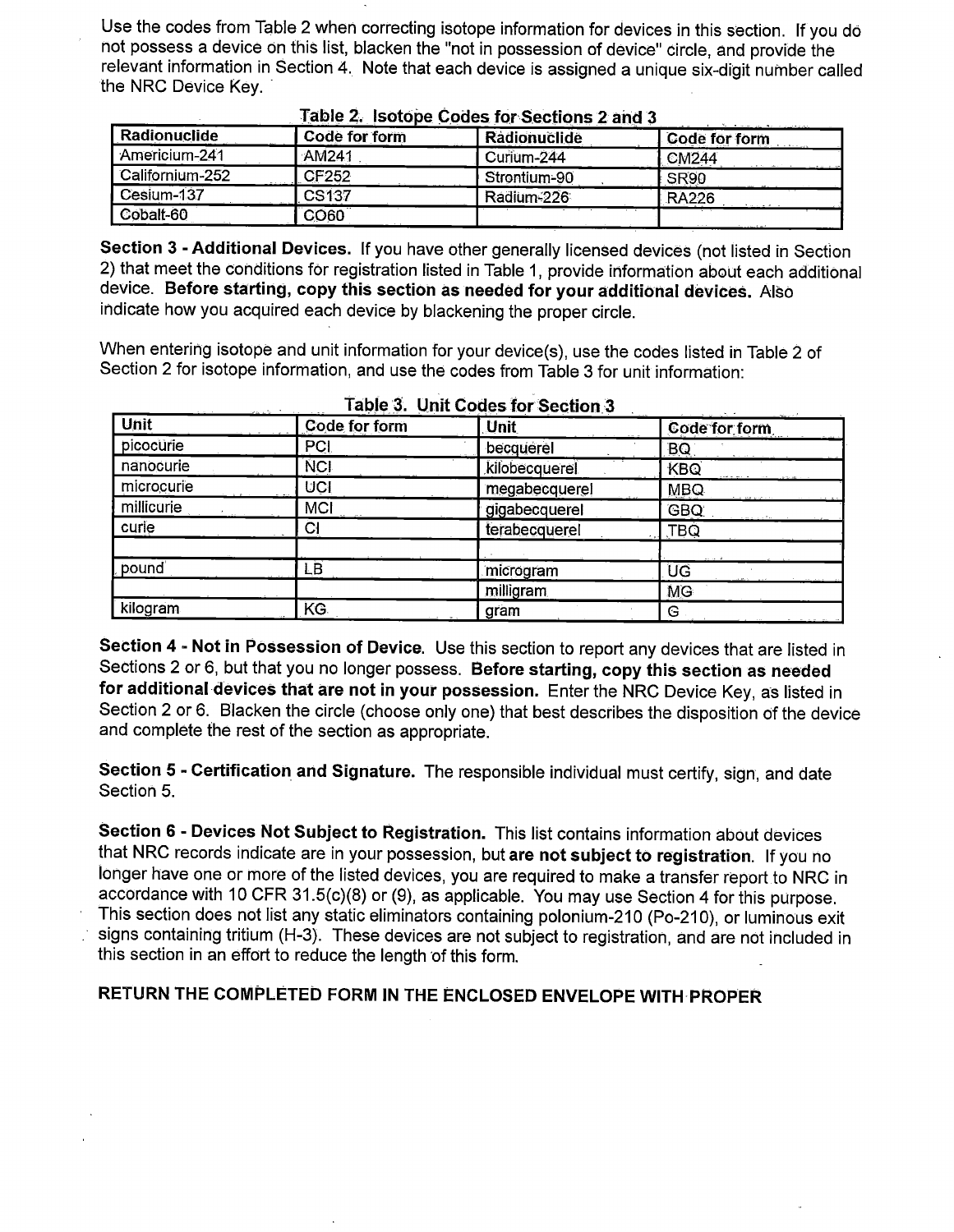



**NRC FORM 664** 

(04 - 2018) 10 CFR 31.5

### **GENERAL LICENSEE REGISTRATION**

#### **APPROVED BY 0MB: NO. 3150-0198 0MB EXPIRATION DATE: 02/28/2019**

SECTION 1 PAGE 1 of 2

111111111111111111 IIII IIIIIII Ill llll llll

**U.S. NUCLEAR REGUl.ARTORY COMMISSION** 

Estimated burden per response to comply with this mandatory collection request 20 minutes. NRC will use this informationto track general licencees and their devices *to* ensure a higher level of device accountability. Send comments regarding burden estimate *to* the FOIA, Privacy, and Information Collection Branch (T-5 F53), U.S. Nuclear Regulatory Commission, Washington, DC 205555-0001, or by internet e-mail to Infocollects. Resource@nrc.gov, and to the DeskOfficer, Office of Information and Regulatory Affairs, NEOB-10202, (3150-0198), Office of Management and Budget, Washington, DC 20503. If a means used to impose an information collection does not display a currently valid 0MB control number, the NRC may not conduct or sponsor, and a person is not required *to* respond to, the information collection.

**Complete all six sections of this registration form. If any of the preprinted information is incorrect, provide the changes in the applicable boxes. USE CAPITAL LETTERS.** 

| <b>General License</b>     |  |
|----------------------------|--|
| <b>Registration Number</b> |  |
| GL-721871-24               |  |

**SECTION 1 - GENERAL LICENSEE INFORMATION** 

Enter the company name and the street address for the physical location of use for your device(s). For portable devices, specify the primary storage location. Do not use P.O. Boxes.

| NATIONAL ELECTRIC INC<br>Company Name:                                                                                                                                                                                                                                                                                                                                                                                                                              |
|---------------------------------------------------------------------------------------------------------------------------------------------------------------------------------------------------------------------------------------------------------------------------------------------------------------------------------------------------------------------------------------------------------------------------------------------------------------------|
|                                                                                                                                                                                                                                                                                                                                                                                                                                                                     |
| ICG BECKLEY PCAHONTAS MIN<br>Department:                                                                                                                                                                                                                                                                                                                                                                                                                            |
|                                                                                                                                                                                                                                                                                                                                                                                                                                                                     |
| 279 WOLF RUN ROAD<br>Address Line 1:                                                                                                                                                                                                                                                                                                                                                                                                                                |
|                                                                                                                                                                                                                                                                                                                                                                                                                                                                     |
| Address Line 2:                                                                                                                                                                                                                                                                                                                                                                                                                                                     |
| $\frac{1}{\sqrt{2}}\sum_{i=1}^{n} \frac{1}{\sqrt{2}}\left(\frac{1}{\sqrt{2}}\right)^{2} \frac{1}{\sqrt{2}}\left(\frac{1}{\sqrt{2}}\right)^{2} \frac{1}{\sqrt{2}}\left(\frac{1}{\sqrt{2}}\right)^{2} \frac{1}{\sqrt{2}}\left(\frac{1}{\sqrt{2}}\right)^{2} \frac{1}{\sqrt{2}}\left(\frac{1}{\sqrt{2}}\right)^{2} \frac{1}{\sqrt{2}}\left(\frac{1}{\sqrt{2}}\right)^{2} \frac{1}{\sqrt{2}}\left(\frac{1}{\sqrt{2}}\right)^{2} \frac{1$<br>$\epsilon_{\rm s}^{\rm 2D}$ |
| <b>ECCLES</b><br>City:                                                                                                                                                                                                                                                                                                                                                                                                                                              |
| ٠,                                                                                                                                                                                                                                                                                                                                                                                                                                                                  |
| State: WV<br>Zip Code: 25836                                                                                                                                                                                                                                                                                                                                                                                                                                        |
| For NRC Use Only                                                                                                                                                                                                                                                                                                                                                                                                                                                    |
| Category:<br>(Do not write here)                                                                                                                                                                                                                                                                                                                                                                                                                                    |
| Packet Receipt Date (MMDDYYYY):                                                                                                                                                                                                                                                                                                                                                                                                                                     |
|                                                                                                                                                                                                                                                                                                                                                                                                                                                                     |
| <b>Accession Number:</b>                                                                                                                                                                                                                                                                                                                                                                                                                                            |
|                                                                                                                                                                                                                                                                                                                                                                                                                                                                     |
| $\lambda$                                                                                                                                                                                                                                                                                                                                                                                                                                                           |

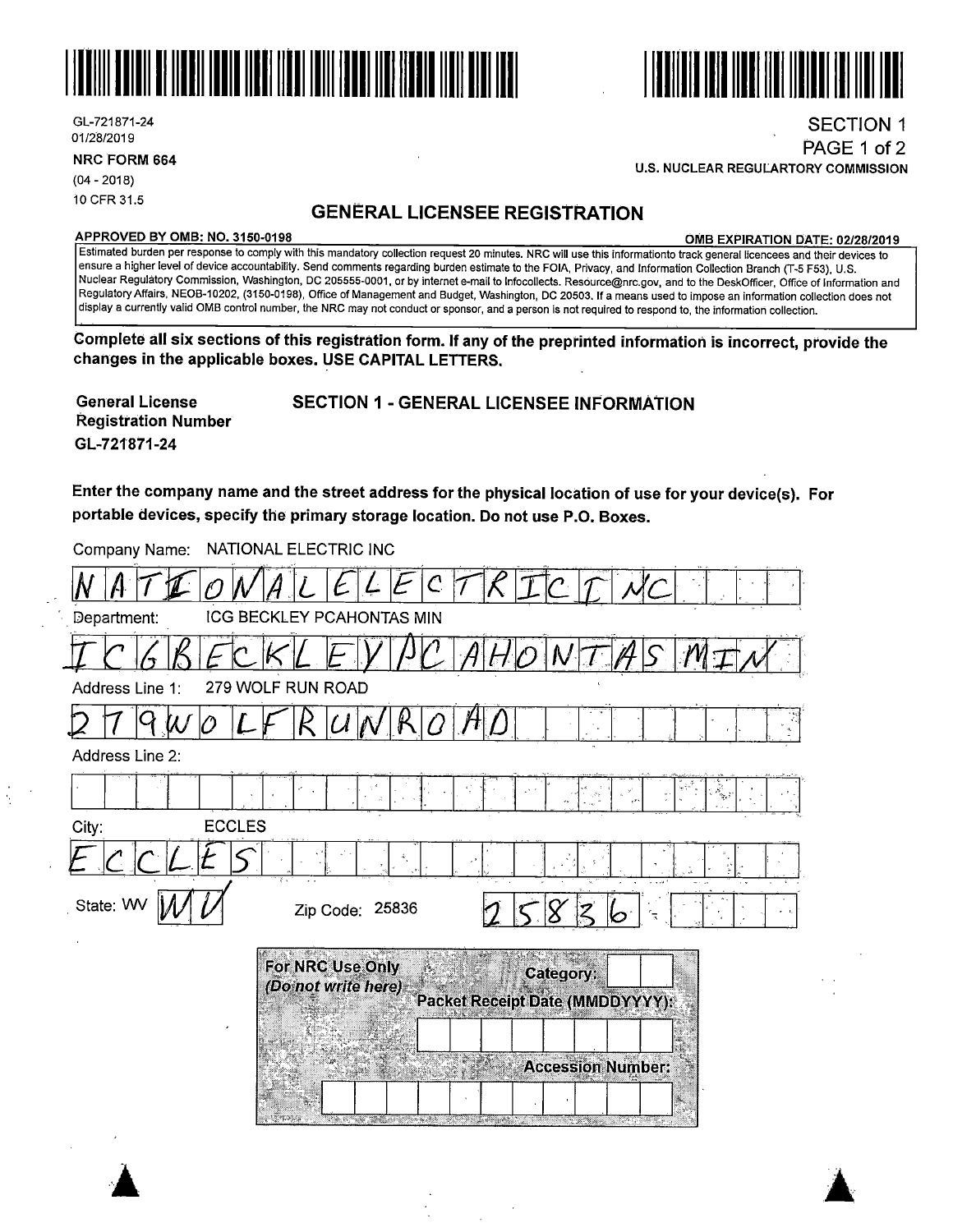

GL-721871-24 01/28/2019  $\mathcal{A}$ 



et sin

**SECTION 1** PAGE 2 of 2

## **SECTION 1 - GENERAL LICENSEE INFORMATION (Continued)**

Enter the name, telephone number and title of the person who is the responsible individual for the device(s).

| Last Name: ALLISON                                                                                   |                                        |
|------------------------------------------------------------------------------------------------------|----------------------------------------|
| $\overline{\mathcal{S}}$<br>÷                                                                        |                                        |
| <b>TERANCE</b><br>First Name:                                                                        | Middle Initial: R                      |
|                                                                                                      |                                        |
| <b>Business Telephone Number:</b><br>(304) 929-4293                                                  | Extension:                             |
| 3<br>O                                                                                               |                                        |
| Title:<br><b>CURRENT SAFETY OFFICER</b>                                                              |                                        |
|                                                                                                      |                                        |
| د.                                                                                                   |                                        |
| Enter the mailing address where correspondence regarding your device(s) should be sent.              |                                        |
| Department:<br><b>ICG BECKLEY PCAHONTASMIN</b>                                                       |                                        |
|                                                                                                      |                                        |
| 279 WOLF RUN ROAD<br>Address Line 1:                                                                 |                                        |
|                                                                                                      | у£,                                    |
| Address Line 2:                                                                                      |                                        |
| گڳڻي<br>$\varphi_{\rm{eff}}^{\rm{eff}}$<br>$\mathcal{P}_{\mathcal{V}}$ , $\mathcal{V}_{\mathcal{V}}$ | $\sum_{i=1}^n \frac{Y_{i,k}}{Y_{i,k}}$ |
| City:<br><b>ECCLES</b>                                                                               |                                        |
|                                                                                                      |                                        |
| $\overline{111}$<br>ľт<br>State: WV<br>$ \mathcal{U}   \mathcal{U} $<br>Zip Code: 25836              | ਨਾ ਸੰਘ<br><b>REPARE</b><br>$88\%$      |
|                                                                                                      |                                        |
|                                                                                                      |                                        |
|                                                                                                      |                                        |
|                                                                                                      |                                        |
|                                                                                                      |                                        |
|                                                                                                      |                                        |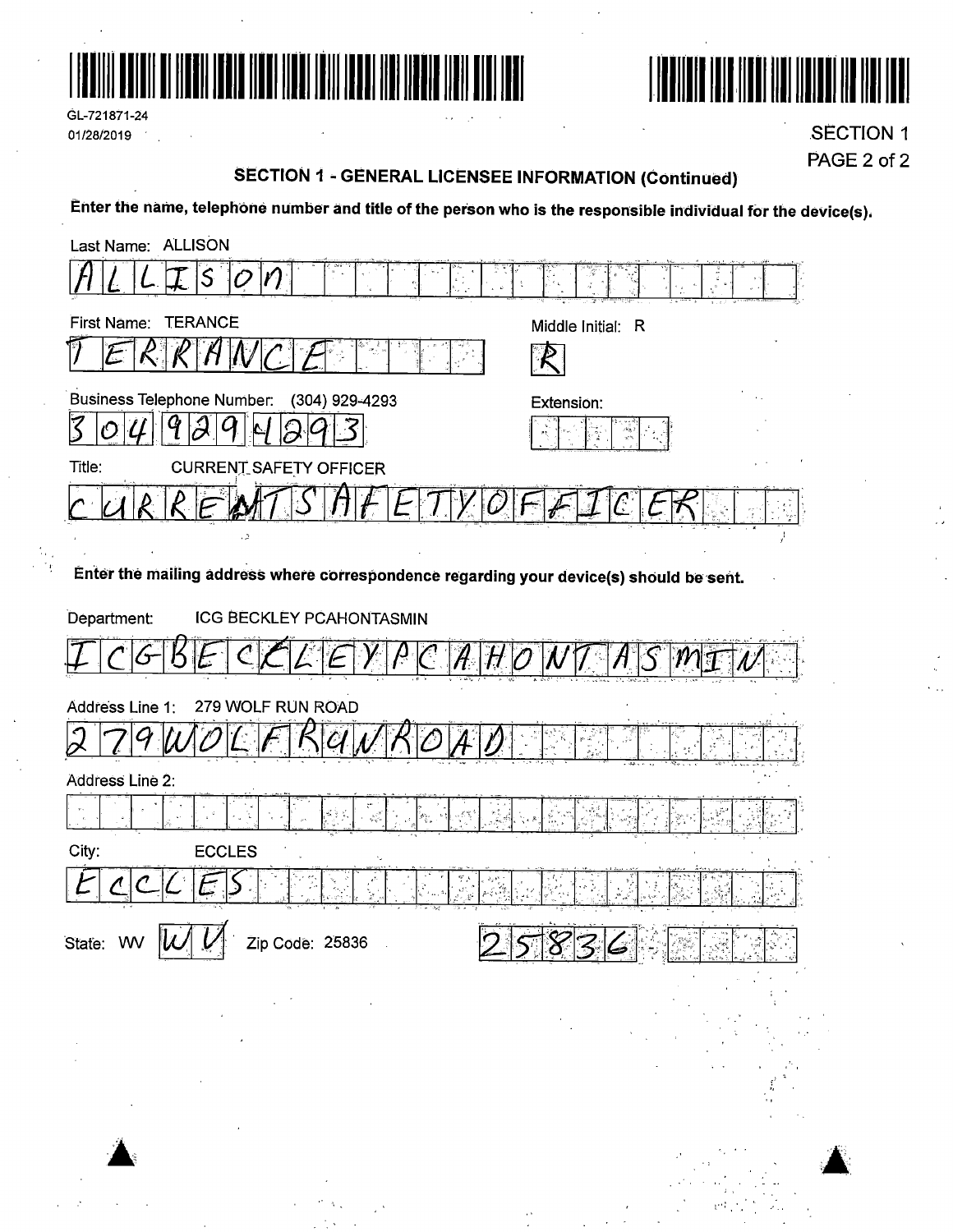| GL-721871-24<br>01/28/2019                                                                                                 | <b>SECTION 2 - DEVICES SUBJECT TO REGISTRATION</b><br>Our records indicate that you have these devices. Please updtae the information as necessary. | <b>SECTION 2</b><br>PAGE 1 of 4                           |
|----------------------------------------------------------------------------------------------------------------------------|-----------------------------------------------------------------------------------------------------------------------------------------------------|-----------------------------------------------------------|
| <b>NRC Device Key</b>                                                                                                      | 764845<br>(Internal Control Number)                                                                                                                 |                                                           |
| Distributor/Dustributed By:                                                                                                | Thermo Process Instruments, L.P                                                                                                                     |                                                           |
|                                                                                                                            |                                                                                                                                                     | $\mathcal{S}^+$<br>$/$ , $/$<br>U                         |
| Distributor License Number:                                                                                                | L03524                                                                                                                                              |                                                           |
|                                                                                                                            |                                                                                                                                                     |                                                           |
| Manufacturer name:                                                                                                         | <b>THERMO MEASURETECH</b>                                                                                                                           |                                                           |
|                                                                                                                            | $\mathcal{L}$                                                                                                                                       |                                                           |
| Device Model (Not Source Model): 5201                                                                                      |                                                                                                                                                     |                                                           |
| Ò                                                                                                                          | Ŷċ                                                                                                                                                  |                                                           |
| B4783<br>Device Serial Number:                                                                                             |                                                                                                                                                     |                                                           |
|                                                                                                                            | $\frac{1}{2}$                                                                                                                                       |                                                           |
| Transfer Date:<br>06/21/2007                                                                                               |                                                                                                                                                     |                                                           |
| ၣ                                                                                                                          | O                                                                                                                                                   | Not in possession of device (Also<br>complete Section 4.) |
| MM                                                                                                                         |                                                                                                                                                     |                                                           |
| <b>YYYY</b><br><b>DD</b>                                                                                                   |                                                                                                                                                     |                                                           |
|                                                                                                                            |                                                                                                                                                     |                                                           |
| Isotope (e.g. AM241)<br>1.<br><b>CS137</b>                                                                                 | Activity (e.g. 1005)<br>50                                                                                                                          | Unit (e.g. mCi)<br>mci                                    |
| $\mathfrak{Z}% _{M_{1},M_{2}}^{\prime\prime}(\mathbf{Q})\subset\mathfrak{Z}_{M_{1},M_{2}}^{\prime\prime}(\mathbf{Q})$<br>ι | $\mathcal C$                                                                                                                                        |                                                           |
| $\overline{2}$                                                                                                             |                                                                                                                                                     |                                                           |
| $\mathsf 3$                                                                                                                |                                                                                                                                                     |                                                           |
|                                                                                                                            |                                                                                                                                                     |                                                           |
| 4                                                                                                                          |                                                                                                                                                     |                                                           |
|                                                                                                                            |                                                                                                                                                     |                                                           |
| 5                                                                                                                          |                                                                                                                                                     |                                                           |
| 6                                                                                                                          |                                                                                                                                                     |                                                           |
|                                                                                                                            |                                                                                                                                                     |                                                           |
|                                                                                                                            |                                                                                                                                                     |                                                           |
|                                                                                                                            |                                                                                                                                                     |                                                           |
|                                                                                                                            |                                                                                                                                                     |                                                           |

 $\epsilon$ 

 $\frac{1}{2}$ 

 $\frac{1}{2}$  .

 $\bar{z}$  $\frac{1}{2}$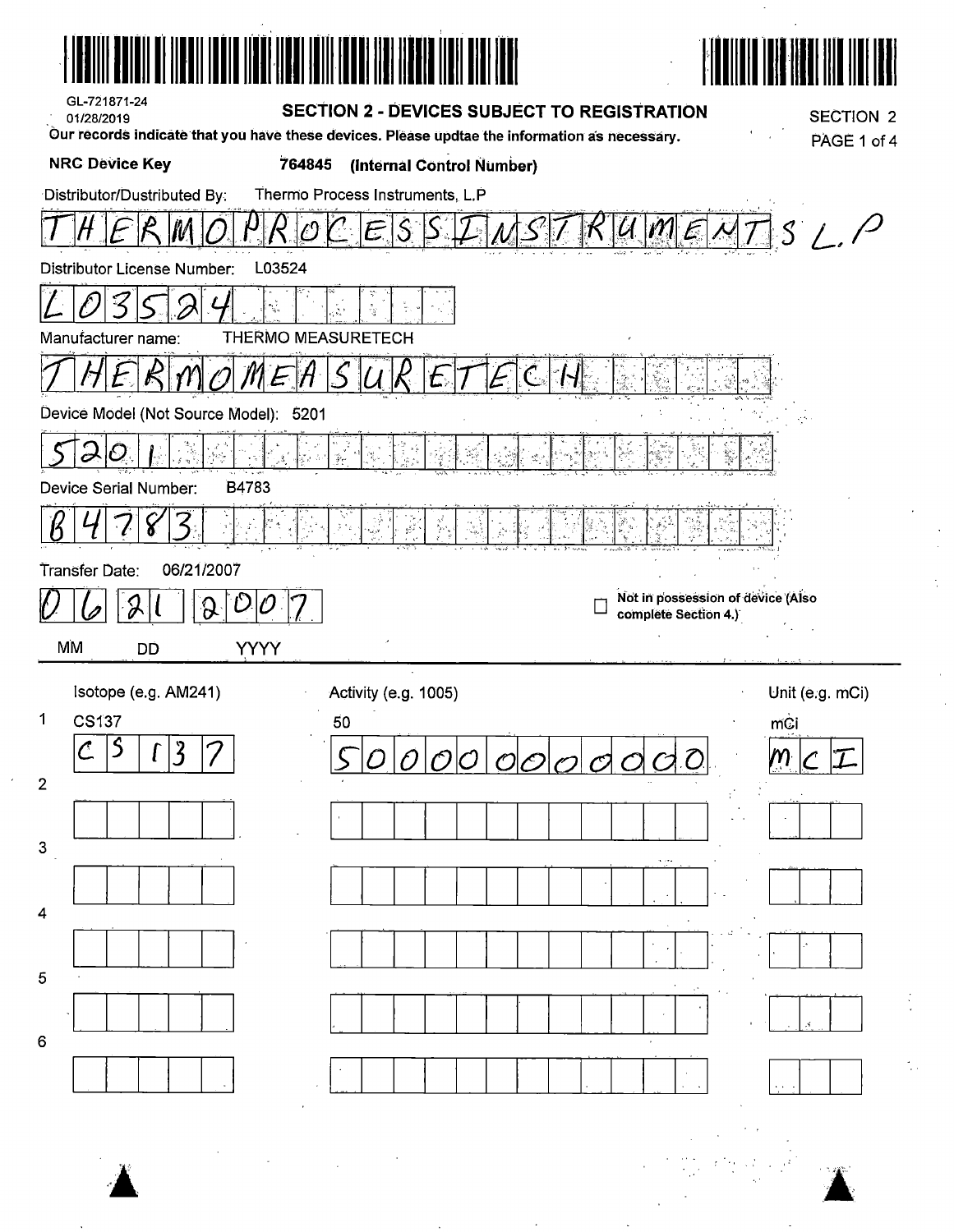| GL-721871-24<br><b>SECTION 2 - DEVICES SUBJECT TO REGISTRATION</b><br><b>SECTION 2</b><br>01/28/2019                                  |
|---------------------------------------------------------------------------------------------------------------------------------------|
| Our records indicate that you have these devices. Please updtae the information as necessary.<br>PAGE 2 of 4<br><b>NRC Device Key</b> |
| 764846 (Internal Control Number)<br>Distributor/Dustributed By:<br>Thermo Process Instruments, L.P                                    |
| L.P                                                                                                                                   |
| L03524<br>Distributor License Number:                                                                                                 |
| J.<br>نۍ د                                                                                                                            |
| <b>THERMO MEASURETECH</b><br>Manufacturer name:                                                                                       |
|                                                                                                                                       |
| Device Model (Not Source Model): 5201                                                                                                 |
| ĝ.<br>J.<br>影響<br>$\frac{1}{2}$<br>Ñ۹,<br>O<br>$\epsilon_S^{ph}$<br>$\sqrt{\delta} \mathbf{y}$ .<br>Ú€                                |
| B4784<br>Device Serial Number:                                                                                                        |
| i<br>$\mathcal{L}^{\text{S}}_{\text{P}^{\text{S}}}$<br>$\frac{1}{2}$<br>Δ                                                             |
| 06/21/2007<br><b>Transfer Date:</b>                                                                                                   |
| Not in possession of device (Also<br>O<br>ွ<br>0<br>complete Section 4.)                                                              |
| <b>YYYY</b><br>MM<br><b>DD</b>                                                                                                        |
| $\sim$<br>Isotope (e.g. AM241)<br>Activity (e.g. 1005)<br>Unit (e.g. mCi)                                                             |
| 1<br>CS137<br>100<br>mC                                                                                                               |
| $\overline{2}$                                                                                                                        |
|                                                                                                                                       |
| 3                                                                                                                                     |
| $4 \cdot$ .                                                                                                                           |
|                                                                                                                                       |
| 5                                                                                                                                     |
| $\,6$                                                                                                                                 |
|                                                                                                                                       |
|                                                                                                                                       |
|                                                                                                                                       |
|                                                                                                                                       |

 $E_{\rm{eff}}=2$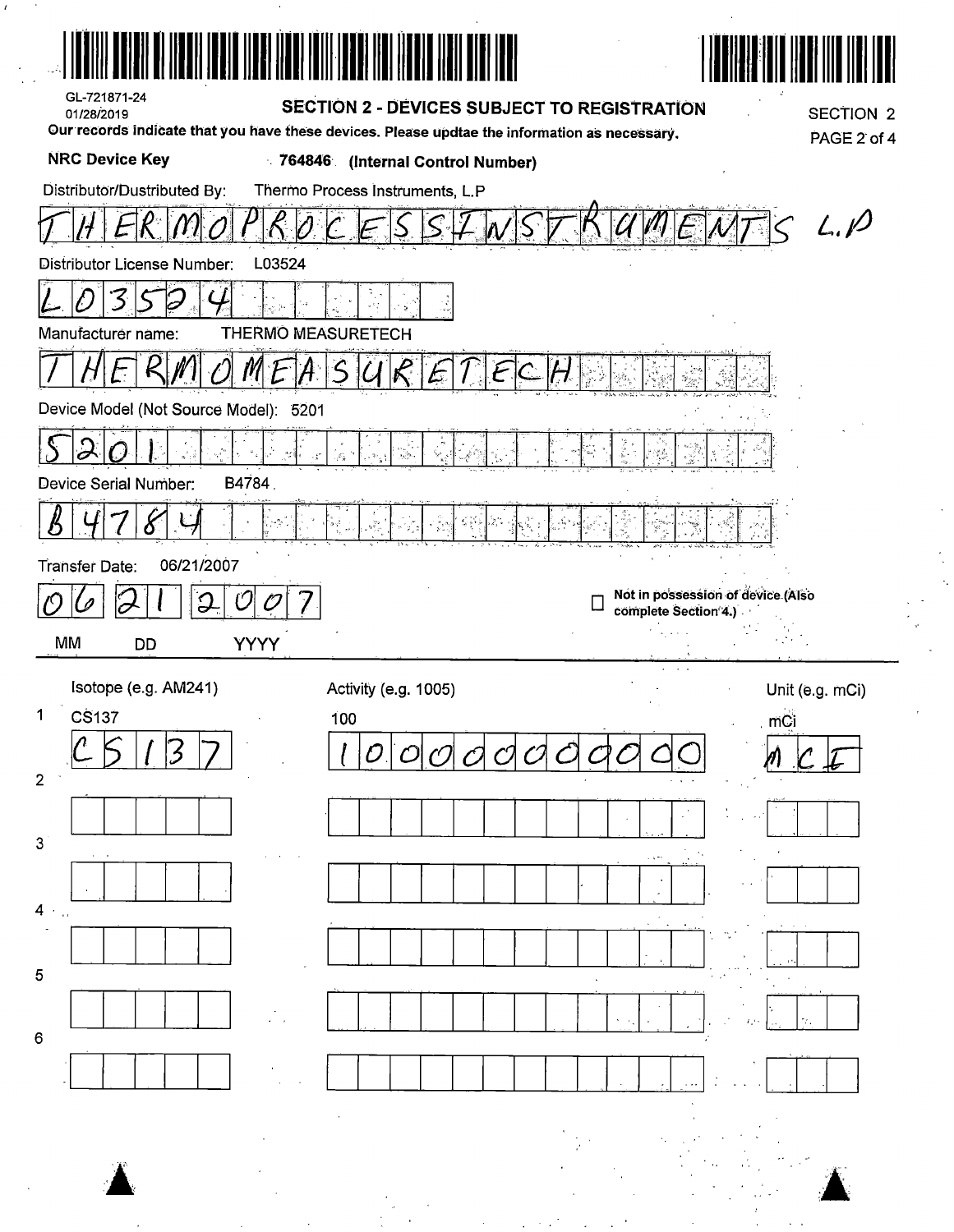|                                                                                                                             | AL ITU YILI ILDI ILDI ILDI ILDI YILI                                     |                                   |
|-----------------------------------------------------------------------------------------------------------------------------|--------------------------------------------------------------------------|-----------------------------------|
| GL-721871-24<br>01/28/2019<br>Our records indicate that you have these devices. Please updtae the information as necessary. | <b>SECTION 2 - DEVICES SUBJECT TO REGISTRATION</b>                       | <b>SECTION 2</b>                  |
| <b>NRC Device Key</b><br>764847                                                                                             | (Internal Control Number)                                                | PAGE 3 of 4                       |
| Distributor/Dustributed By:                                                                                                 | Thermo Process Instruments, L.P                                          |                                   |
| R                                                                                                                           |                                                                          | $S.$ L. $P$                       |
| L03524<br>Distributor License Number:                                                                                       |                                                                          |                                   |
| $\varsigma$<br>3<br>Ó                                                                                                       |                                                                          |                                   |
| Manufacturer name:                                                                                                          | <b>THERMO MEASURETECH</b>                                                |                                   |
|                                                                                                                             | Ł                                                                        |                                   |
| Device Model (Not Source Model): 5201                                                                                       |                                                                          |                                   |
| Device Serial Number:                                                                                                       | $\frac{d_{\chi_1\rightarrow\chi_2}}{d_{\chi_1}^2}$<br>$\times$ $\approx$ | $\frac{1}{2}-\frac{c}{2}$         |
| B4785                                                                                                                       |                                                                          |                                   |
| $\frac{1}{2} \int_{0}^{2\pi} \frac{d^{2}k}{k}$<br>σ                                                                         | 科"。<br>"元"<br>$\frac{1}{2}$ , $\frac{1}{2}$<br>$\sim$ $\sigma$           |                                   |
| Transfer Date:<br>06/21/2007                                                                                                |                                                                          | Not in possession of device (Also |
| ල                                                                                                                           |                                                                          | complete Section 4.)              |
| МM<br><b>YYYY</b><br>DĎ                                                                                                     |                                                                          |                                   |
| Isotope (e.g. AM241)<br>$\mathbf 1$<br><b>CS137</b>                                                                         | Activity (e.g. 1005)                                                     | Unit (e.g. mCi)                   |
|                                                                                                                             | 100 <sub>1</sub>                                                         | mCi                               |
| $\overline{2}$                                                                                                              |                                                                          |                                   |
| 3                                                                                                                           |                                                                          |                                   |
|                                                                                                                             |                                                                          |                                   |
| 4                                                                                                                           |                                                                          |                                   |
| 5                                                                                                                           |                                                                          |                                   |
| ÷.,                                                                                                                         |                                                                          |                                   |
| 6                                                                                                                           |                                                                          |                                   |
|                                                                                                                             |                                                                          |                                   |
|                                                                                                                             |                                                                          |                                   |
|                                                                                                                             |                                                                          |                                   |
|                                                                                                                             |                                                                          |                                   |

 $\mathcal{L}$ 

 $\mathcal{L}^{\text{max}}_{\text{max}}$  and  $\mathcal{L}^{\text{max}}_{\text{max}}$ 

 $\frac{1}{2}$ 

 $\frac{1}{3}$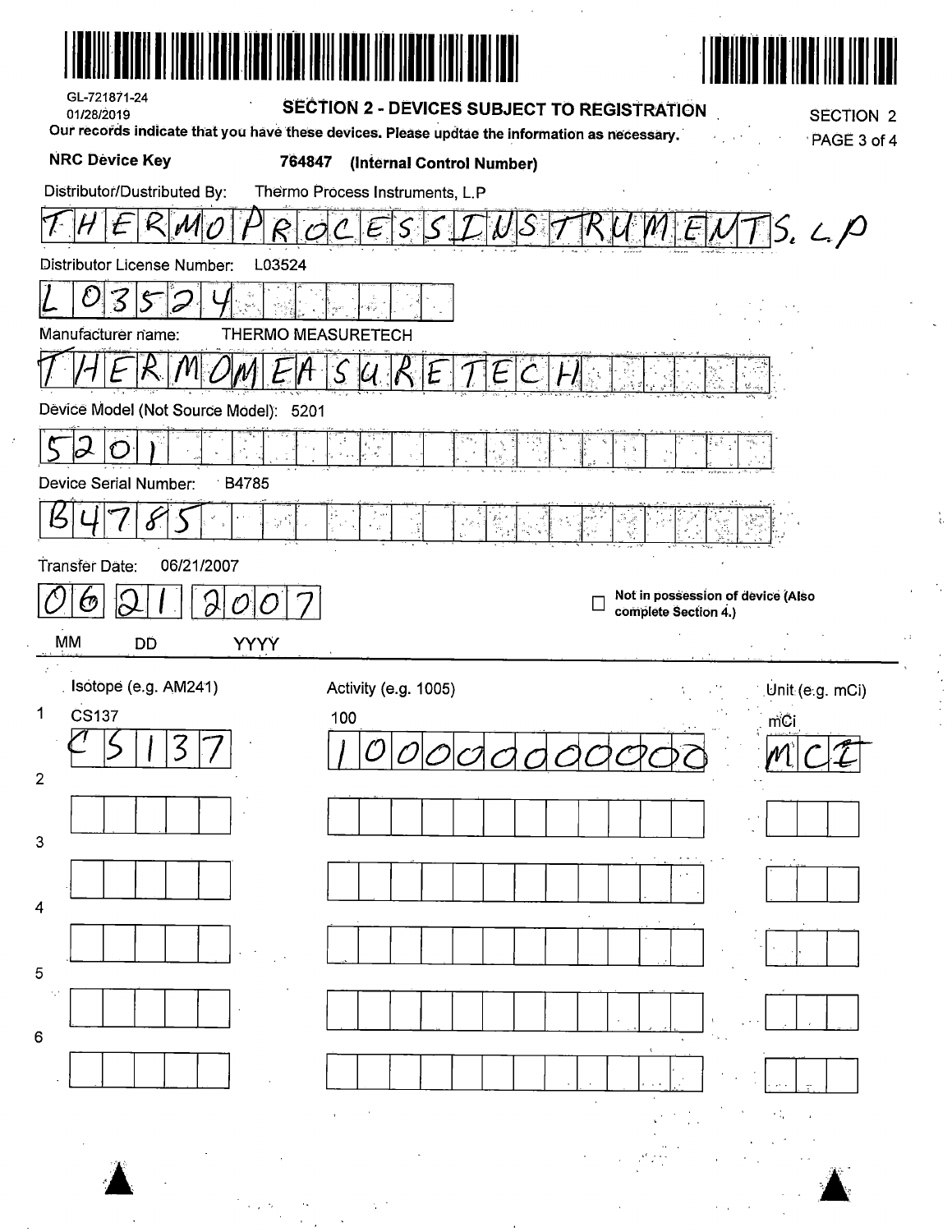| GL-721871-24<br>01/28/2019            | <b>SECTION 2 - DEVICES SUBJECT TO REGISTRATION</b>                                                                                   | <b>SECTION 2</b>                                          |
|---------------------------------------|--------------------------------------------------------------------------------------------------------------------------------------|-----------------------------------------------------------|
| <b>NRC Device Key</b>                 | Our records indicate that you have these devices. Please updtae the information as necessary.<br>778359<br>(Internal Control Number) | PAGE 4 of 4                                               |
| Distributor/Dustributed By:           | Thermo Process Instruments, L.P                                                                                                      |                                                           |
|                                       |                                                                                                                                      | 5.4. P<br>$\frac{J}{x_0}$                                 |
| L03524<br>Distributor License Number: |                                                                                                                                      |                                                           |
| 3<br>J                                |                                                                                                                                      |                                                           |
| Manufacturer name:                    | THERMO MEASURETECH                                                                                                                   |                                                           |
|                                       |                                                                                                                                      |                                                           |
| Device Model (Not Source Model): 5201 |                                                                                                                                      |                                                           |
| $\tilde{\boldsymbol{\varphi}}$<br>CJ  | $\mathbf{z} \in \mathbb{S}^d_{\mathbf{z}}$                                                                                           | Y.                                                        |
| Device Serial Number:<br>B4995        |                                                                                                                                      |                                                           |
|                                       | ķ.<br>š                                                                                                                              |                                                           |
| 04/01/2008<br><b>Transfer Date:</b>   |                                                                                                                                      |                                                           |
| ${\cal O}$                            |                                                                                                                                      | Not in possession of device (Also<br>complete Section 4.) |
| MM<br><b>YYYY</b><br>DD               |                                                                                                                                      |                                                           |
| Isotope (e.g. AM241)                  | Activity (e.g. 1005)                                                                                                                 |                                                           |
|                                       |                                                                                                                                      | Unit (e.g. mCi)                                           |
| 1<br><b>CS137</b>                     | 100                                                                                                                                  | m <sub>C1</sub>                                           |
| $\mathbf{2}$                          |                                                                                                                                      |                                                           |
|                                       |                                                                                                                                      |                                                           |
| 3                                     |                                                                                                                                      |                                                           |
|                                       |                                                                                                                                      |                                                           |
| 4                                     |                                                                                                                                      |                                                           |
| 5                                     |                                                                                                                                      |                                                           |
|                                       |                                                                                                                                      |                                                           |
| 6                                     |                                                                                                                                      |                                                           |
|                                       |                                                                                                                                      |                                                           |
|                                       |                                                                                                                                      |                                                           |
|                                       |                                                                                                                                      |                                                           |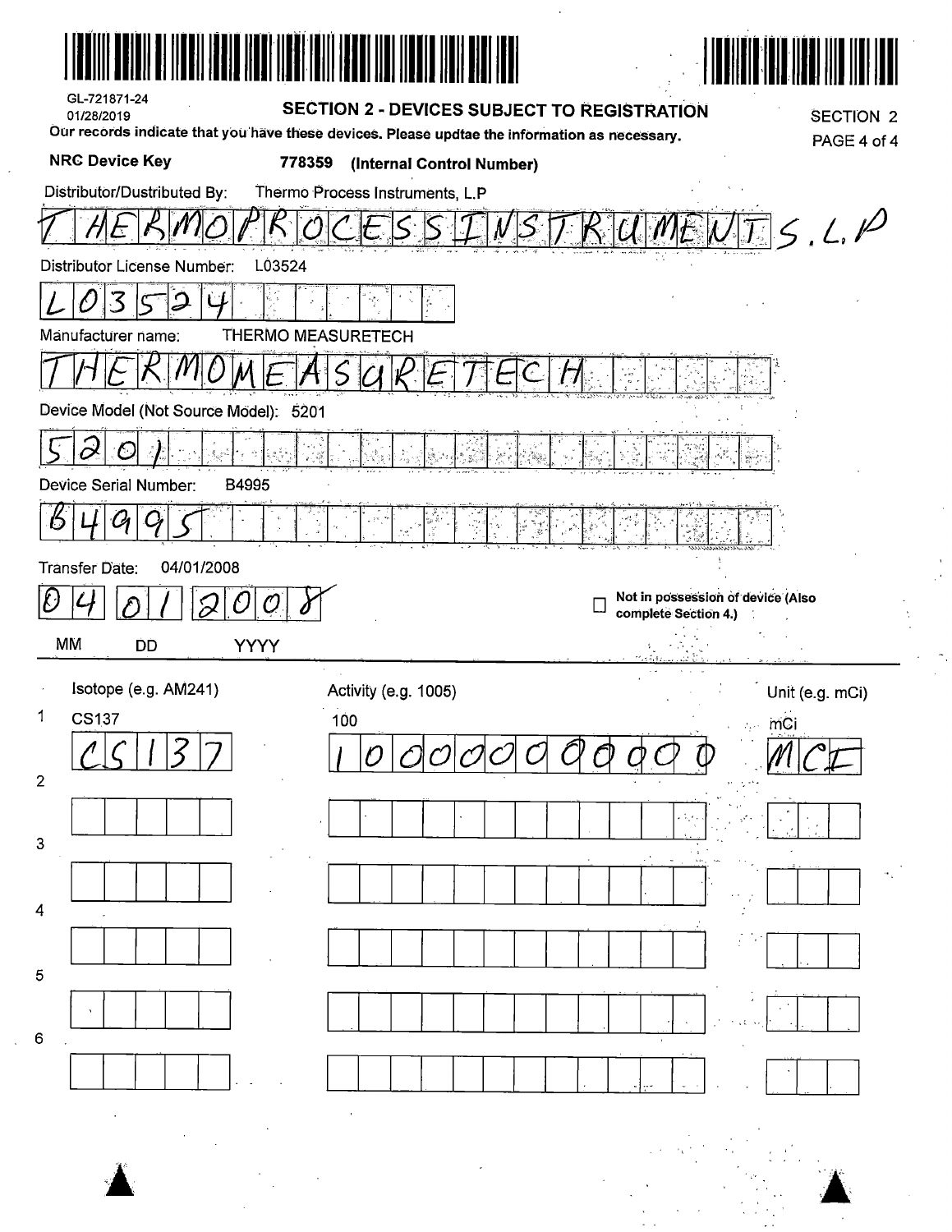



| GL-721871-24 |
|--------------|
| 01/28/2019   |

### **SECTION 3 -ADDITIONAL DEVICES SUBJECT TO REGISTRATION**

SECTION 3

|          |                                                                      |                      |  |  |   | SECTION S - ADDITIONAL DEVICES SUBJECT TO REGISTRATION                                                                          |  |                     |  |                   |  |           |    |  |      | PAGE 1 of 1     |
|----------|----------------------------------------------------------------------|----------------------|--|--|---|---------------------------------------------------------------------------------------------------------------------------------|--|---------------------|--|-------------------|--|-----------|----|--|------|-----------------|
|          | Manufacturer Name                                                    |                      |  |  |   | Provide information about other devices you have that are subject to registration. Do not report specifically licensed devices. |  |                     |  |                   |  |           |    |  |      |                 |
|          |                                                                      |                      |  |  |   |                                                                                                                                 |  |                     |  |                   |  |           |    |  |      |                 |
|          | <b>Initial Transferor Name</b>                                       |                      |  |  |   |                                                                                                                                 |  |                     |  |                   |  |           |    |  |      |                 |
|          |                                                                      |                      |  |  |   |                                                                                                                                 |  |                     |  |                   |  |           |    |  |      |                 |
|          |                                                                      |                      |  |  |   | Initial Transferor License Number (if known)                                                                                    |  |                     |  |                   |  |           |    |  |      |                 |
|          |                                                                      |                      |  |  |   |                                                                                                                                 |  |                     |  |                   |  |           |    |  |      |                 |
|          |                                                                      |                      |  |  |   | Device Model Number (Not Source Model)                                                                                          |  |                     |  |                   |  |           |    |  |      |                 |
|          |                                                                      |                      |  |  |   |                                                                                                                                 |  |                     |  |                   |  |           |    |  |      |                 |
|          | Device Serial Number                                                 |                      |  |  |   |                                                                                                                                 |  |                     |  |                   |  |           |    |  |      |                 |
|          |                                                                      |                      |  |  |   |                                                                                                                                 |  |                     |  |                   |  |           |    |  |      |                 |
|          | from a distributor/manufacturer, O<br>other licensee, other source)? |                      |  |  | O | <b>Other General Licensee</b><br>Other Sources                                                                                  |  |                     |  | Date Transferred: |  | <b>MM</b> | DD |  | YYYY |                 |
|          |                                                                      | Isotope (e.g. AM241) |  |  |   |                                                                                                                                 |  | Activity (e.g. 100) |  |                   |  |           |    |  |      | Unit (e.g. mCi) |
| 1:       |                                                                      |                      |  |  |   |                                                                                                                                 |  |                     |  |                   |  |           |    |  |      |                 |
| 2.       |                                                                      |                      |  |  |   |                                                                                                                                 |  |                     |  |                   |  |           |    |  |      |                 |
| 3.       |                                                                      |                      |  |  |   |                                                                                                                                 |  |                     |  |                   |  |           |    |  |      |                 |
| 4.       |                                                                      |                      |  |  |   |                                                                                                                                 |  |                     |  |                   |  |           |    |  |      |                 |
|          |                                                                      |                      |  |  |   |                                                                                                                                 |  |                     |  |                   |  |           |    |  |      |                 |
| \$.      |                                                                      |                      |  |  |   |                                                                                                                                 |  |                     |  |                   |  |           |    |  |      |                 |
| 6.       |                                                                      |                      |  |  |   |                                                                                                                                 |  |                     |  |                   |  |           |    |  |      |                 |
| 7.       |                                                                      |                      |  |  |   |                                                                                                                                 |  |                     |  |                   |  |           |    |  |      |                 |
|          |                                                                      |                      |  |  |   |                                                                                                                                 |  |                     |  |                   |  |           |    |  |      |                 |
|          |                                                                      |                      |  |  |   |                                                                                                                                 |  |                     |  |                   |  |           |    |  |      |                 |
|          |                                                                      |                      |  |  |   |                                                                                                                                 |  |                     |  |                   |  |           |    |  |      |                 |
| 8.<br>9. |                                                                      |                      |  |  |   |                                                                                                                                 |  |                     |  |                   |  |           |    |  |      |                 |

 $\ddot{\phantom{a}}$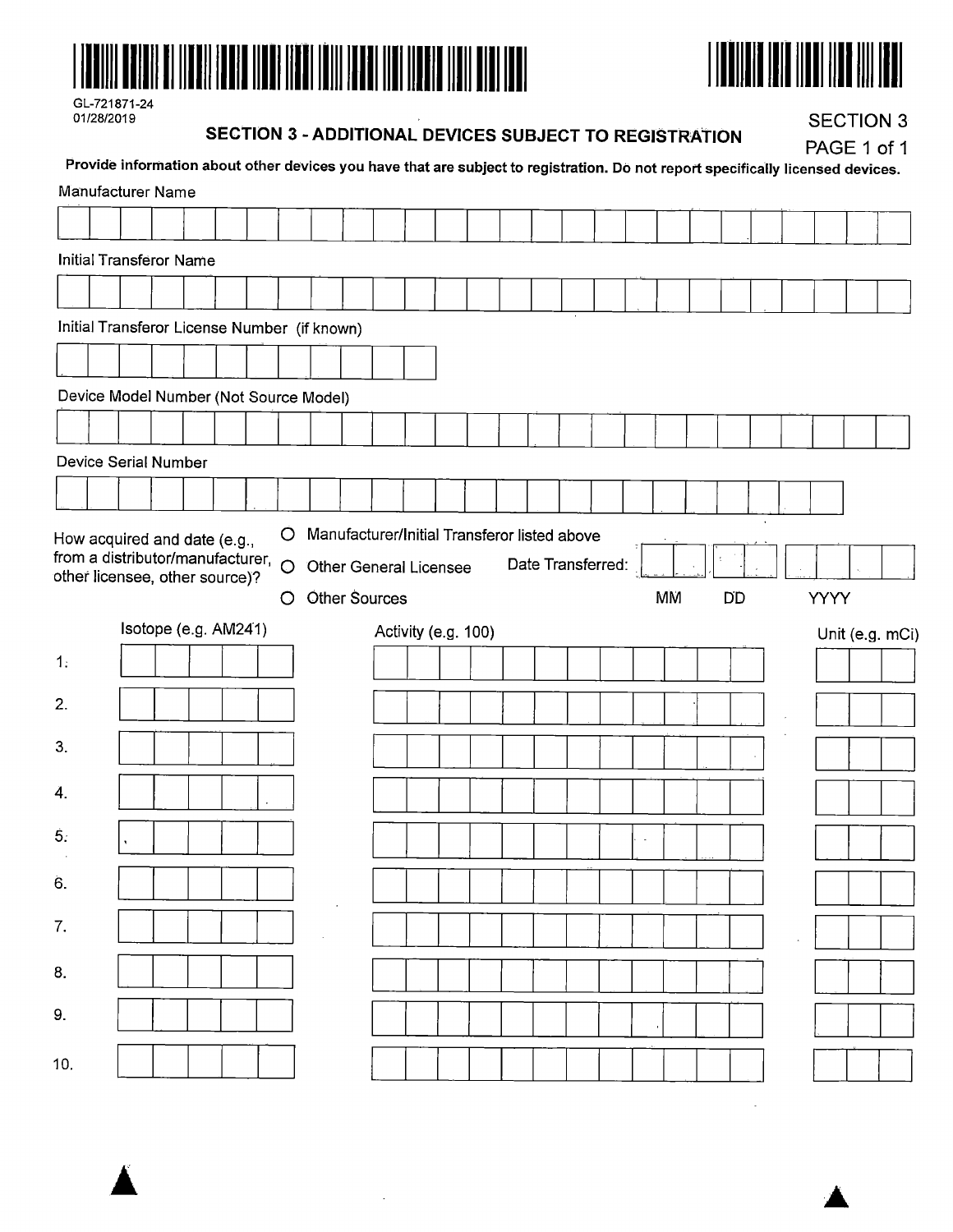

01/28/2019

SECTION 4 - NOT IN POSSESSION OF DEVICE

**SECTION 4** 

PAGE 1 of 1

 $\frac{1}{2}$ 

| Part 1                                                                                                                                                                       | <b>Transfer Date:</b>                                              |  |
|------------------------------------------------------------------------------------------------------------------------------------------------------------------------------|--------------------------------------------------------------------|--|
| NRC Device Key:                                                                                                                                                              |                                                                    |  |
| (from Section 2 or 6)                                                                                                                                                        |                                                                    |  |
| MM<br>DD<br><b>YYYY</b><br>Location of the Device:                                                                                                                           |                                                                    |  |
| O Whereabouts Unknown (Complete Part 1 only)                                                                                                                                 | O Transferred to another general licensee (Complete Parts 2 and 3) |  |
| $\circ$<br>Never Possessed the Device (Complete Part 1 only)                                                                                                                 | O Transferred to a Specific Licensee (Not the manufacturer)        |  |
| O<br>Returned to Manufacturer (Complete Part 1 only)                                                                                                                         | (Complete Part 2)                                                  |  |
| Part <sub>2</sub><br>License Number of Recipient (if transferred to a specific licensee):                                                                                    |                                                                    |  |
|                                                                                                                                                                              |                                                                    |  |
| Company Name:                                                                                                                                                                |                                                                    |  |
| é.                                                                                                                                                                           |                                                                    |  |
| Department:                                                                                                                                                                  |                                                                    |  |
|                                                                                                                                                                              |                                                                    |  |
| Address Line 1:<br>$\sim$ $^{\prime}$                                                                                                                                        |                                                                    |  |
|                                                                                                                                                                              |                                                                    |  |
|                                                                                                                                                                              |                                                                    |  |
| Address Line 2:                                                                                                                                                              |                                                                    |  |
| $\lambda$                                                                                                                                                                    |                                                                    |  |
| City:                                                                                                                                                                        |                                                                    |  |
|                                                                                                                                                                              |                                                                    |  |
| State:<br>Zip Code:<br>, 239 원                                                                                                                                               |                                                                    |  |
| Part 3<br>Enter the name of the individual responsibe for this device:                                                                                                       |                                                                    |  |
| Last name:                                                                                                                                                                   |                                                                    |  |
| ç.                                                                                                                                                                           |                                                                    |  |
| First name:                                                                                                                                                                  | Middle Initial:                                                    |  |
| SF.<br>$\begin{pmatrix} \overline{\delta} \delta_{\mu} \\ \overline{\delta}_{\mu}^{\mu} \end{pmatrix}$<br>$\frac{1}{2}$<br>X<br>$\sqrt{\frac{2}{3}}$<br>ž.<br>$\mathbb{Z}^+$ |                                                                    |  |
| <b>Business Telephone</b><br>$\hat{a}$<br>Number:                                                                                                                            | Extension:<br>$\frac{1}{2}$                                        |  |
| Title:                                                                                                                                                                       | $\kappa = 4$ .<br>$\cdot$                                          |  |
|                                                                                                                                                                              | V.                                                                 |  |
|                                                                                                                                                                              |                                                                    |  |



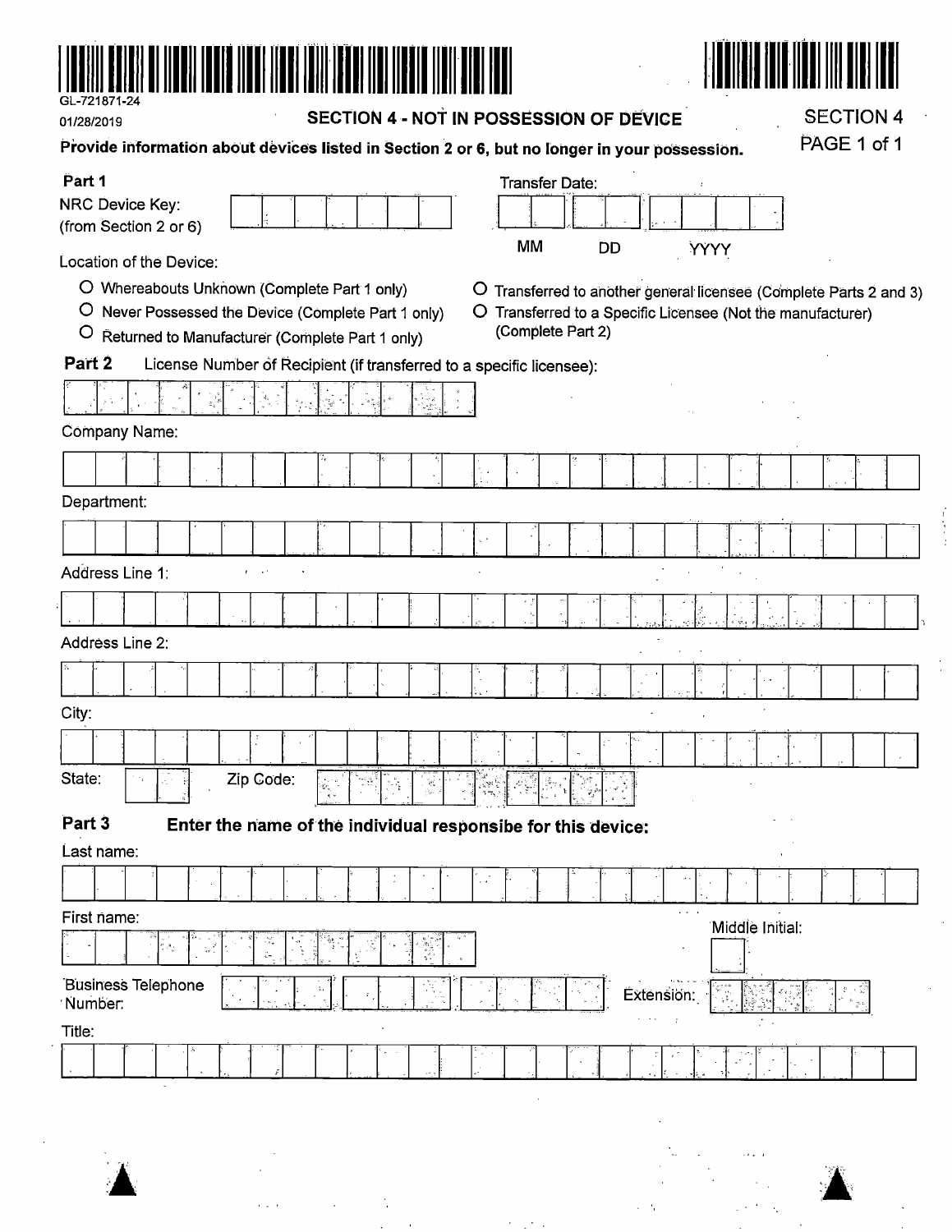



GL-721871-24 01/28/2019

### **SECTION 5** - **CERTiFICATION**

SECTION 5 PAGE 1 of 1

'

————————————————————

I hereby certify that:

.. <sup>~</sup>

- A. All information contained in this registration is true and complete to the best of my knowledge and belief.
- B. A physical inventory of the devices subject to registration has been completed, and the device information on this form has been checked against the device labeling.
- C. I am aware of the requirements of the general license, provided in 10 CFR 31.5. (Copied of applicable regulations may be viewed at the NRC website at:

http://www.nrc.gov/reading-rm/doc-collections/cfr)

RAOXX ~

*If.· ;)\_-//~c)D\_"}c9* 

**SIGNATURE** - **RESPONSIBLE INDIVIDUAL (Listed in Section 1) DATE** 

**WARNING:** FALSE STATEMENTS MAY BE SUBJECT TO CIVIL AND/OR CRIMINAL PENALTIES. NRC REGULATIONS REQUIRE THAT SUBMISSIONS TO THE NRC BE COMPLETE AND AGCURAfE IN ALL MATERIAL ASPECTS. 10 U:S.C SECTION 1001 MAKES IT A CRIMINAL OFFENSE TO MAKE A WILLFULLY WRONG STATEMENT OR REPRESENTATION TO ANY DEPARTMENT OR AGENCY OF THE UNITED STATES AS TO ANY MATTER IN ITS JURISDICTION.

**.:a** ·~.